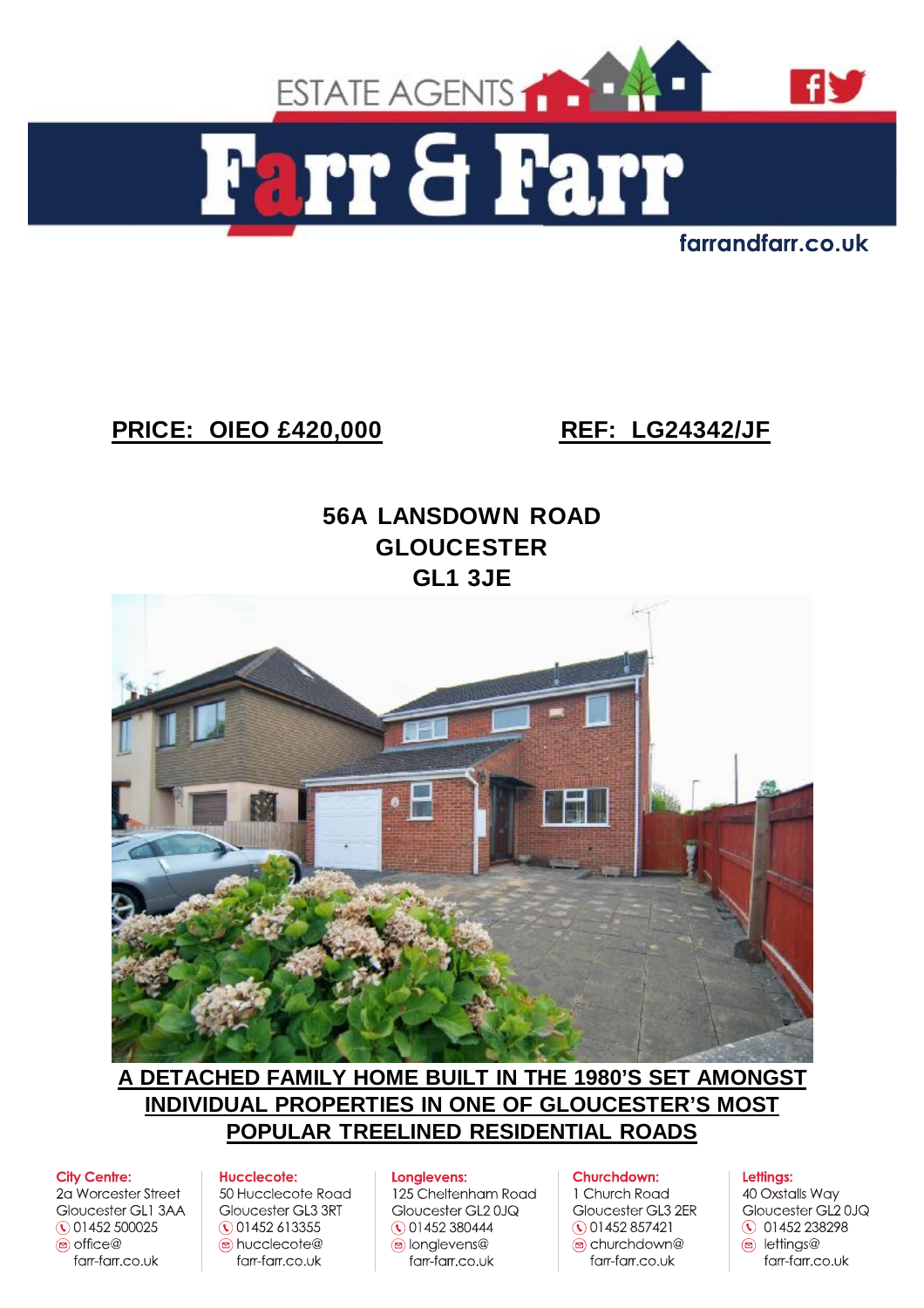## **56A LANSDOWN ROAD, GLOUCESTER**

Lansdown Road is one of Gloucester's most popular treelined cul de sacs situated just off Denmark Road approximately ½ mile to the North of Gloucester City centre. Some of the areas best schools are within walking distance, good local shopping is close by and access to the Cathedral, City centre and exciting Docklands development at the Quays are all within very easy reach.

## **FOUR BEDROOMS: ENSUITE SHOWER ROOM TO THE MASTER: FAMILY BATHROOM: GOOD SIZED SITTING ROOM: DINING ROOM: KITCHEN: CLOAKROOM: GAS CENTRAL HEATING: INTEGRAL GARAGE: UPVC DOUBLE GLAZING: PARKING: SOUTH BACKING PRIVATE GARDENS:**

#### **ENTRANCE PORCH:**

Panelled front door and glazed slide slips to:-

#### **ENTRANCE HALL:**

Double radiator. Staircase to landing. Door to garage.

#### **CLOAKROOM:**

Wash hand basin. Low level W.C. Radiator.

#### **SITTING ROOM: 15'1 x 15'8.**

Radiator. Timber fireplace. Coal effect gas fire. T.V point. Coved ceiling. Window and Upvc double glazed sliding patio doors to terrace and garden. Two 15 light glazed doors to:-

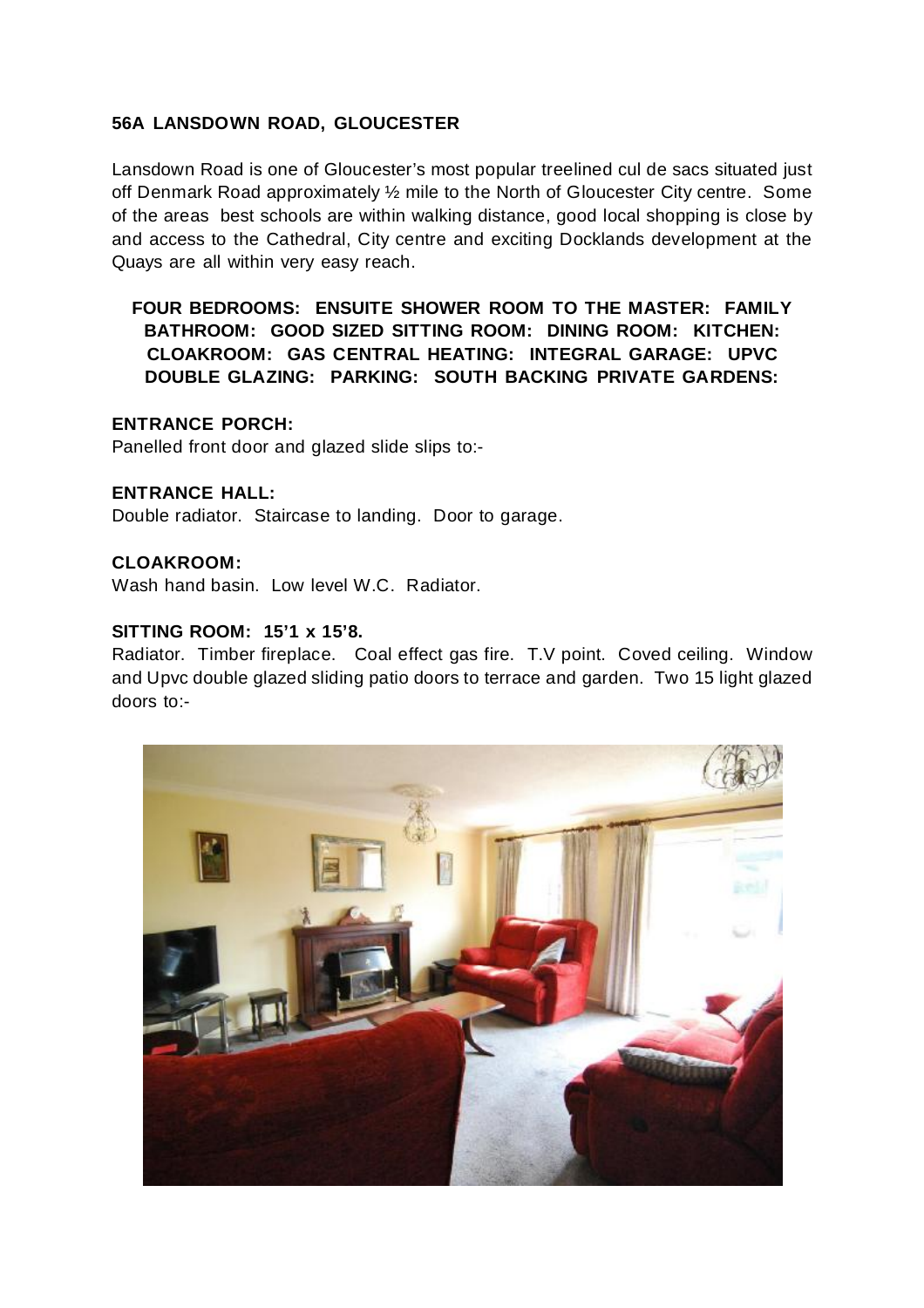## **DINING ROOM: 10'1 x 8'9.**

Radiator. Coved ceiling.



#### **KITCHEN: 11'6 x 11'2.**

Inset 1 ½ bowl single drainer sink unit set into worktops with cupboards and drawers below. Wall and base units. Part tied walls. Worktops. Vinyl floor. Built in oven and four ring electric hob with extractor hood. Double radiator. Inset ceiling spotlights. Space for fridge. Upvc double glazed door to the side.

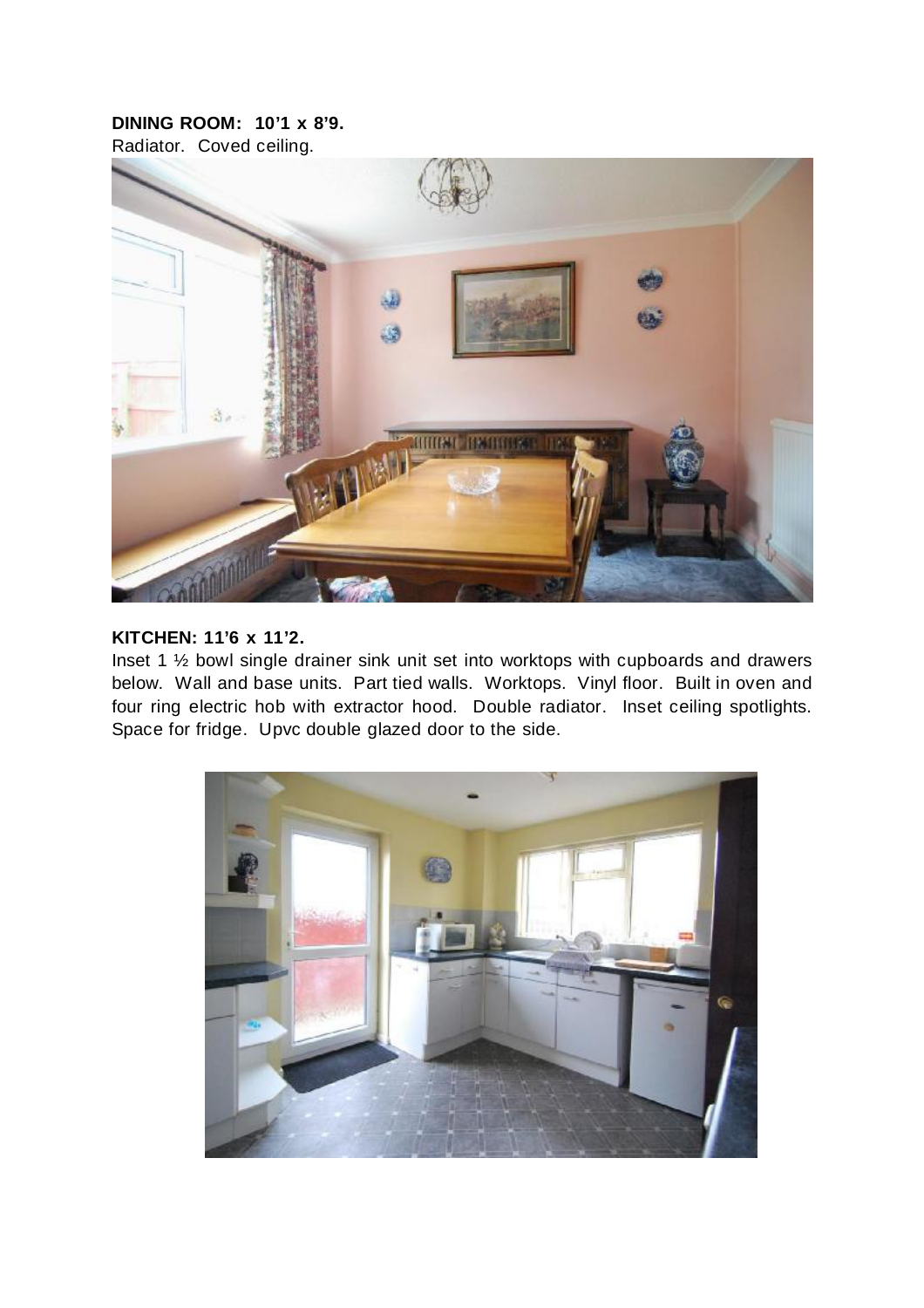## **FIRST FLOOR:**

#### **LANDING:**

Access to loft.

#### **BEDROOM 1: 13'6 x 10'4.**

Three double wardrobe cupboards. Built in drawers and bedside cupboards. Radiator.



#### **ENSUITE SHOWER ROOM:**

Of a good size with fully tiled shower cubicle with Mira controls and glazed folding door. Pedestal wash hand basin. Low level W.C. 3 Walls fully tiled. Radiator. Shaver light.

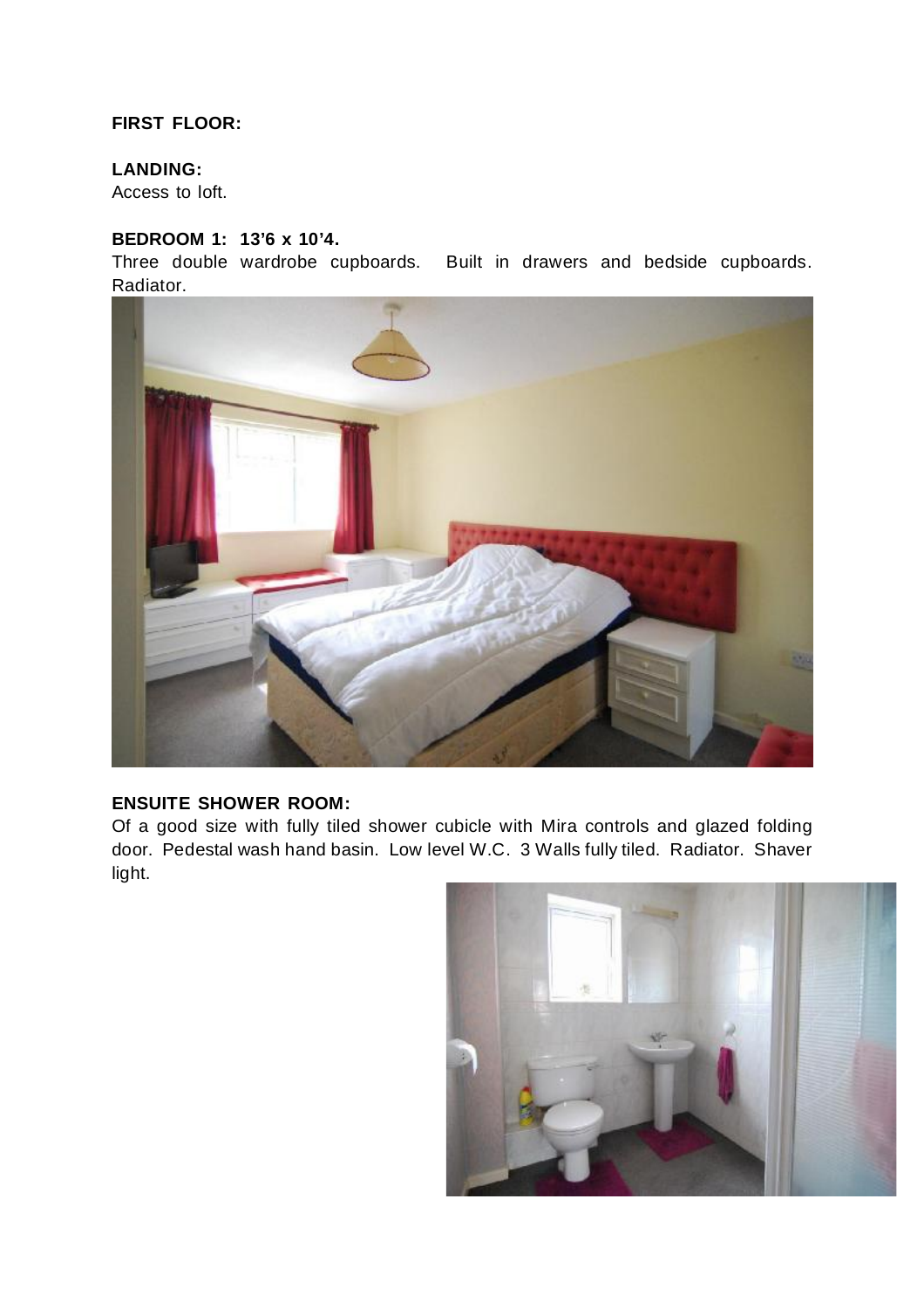# **BEDROOM 2: 13'6 x 7'9.**

Radiator. Double airing cupboard with factory lagged cylinder, immersion heater and shelving.



## **BEDROOM 3: 8' x 7'7.**  Radiator.

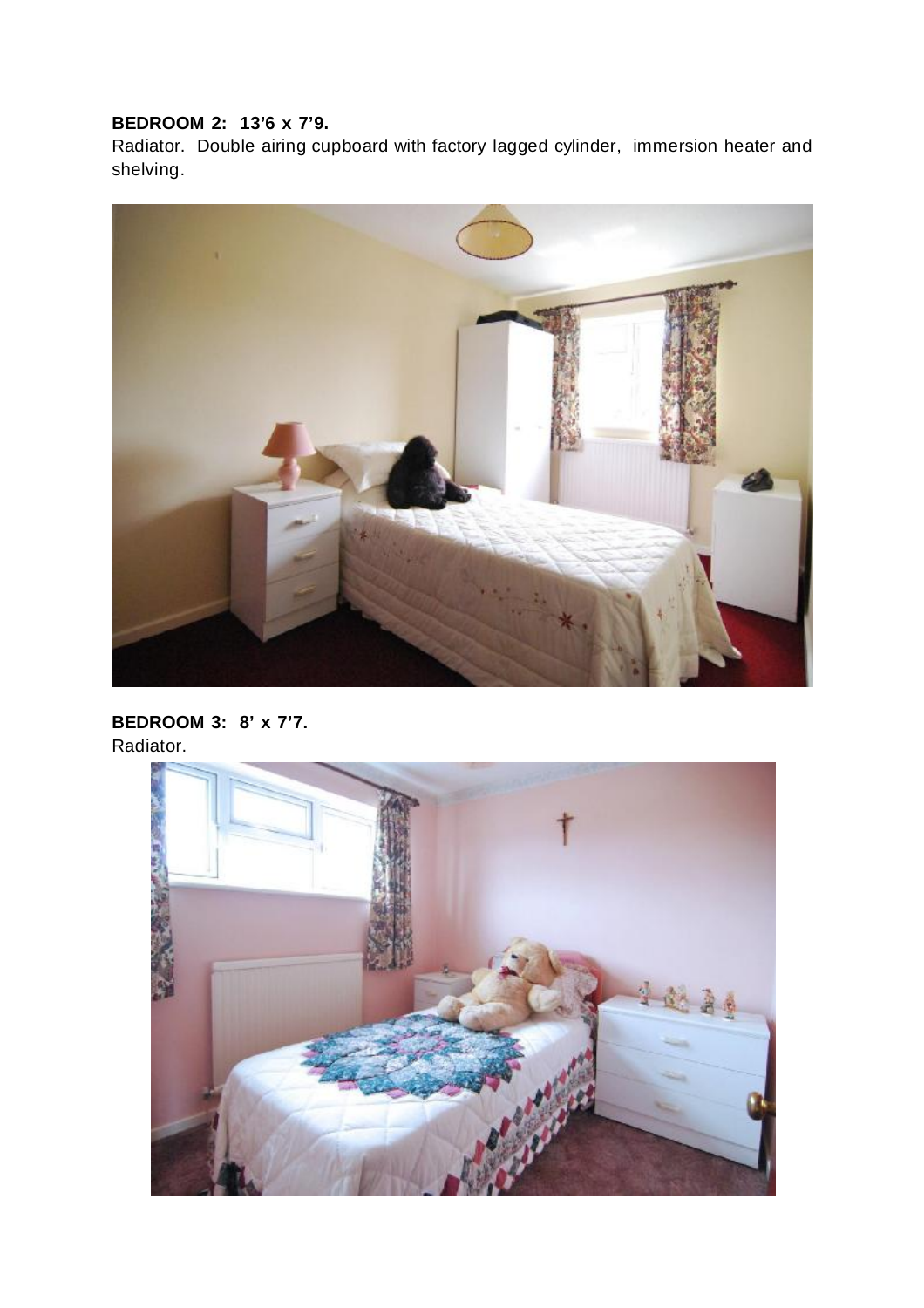**BEDROOM 4: 10' x 6'2.**  Radiator.



# **BATHROOM:**

White suite of panelled bath with pedestal wash hand basin. Half tiled walls. Shaver light. Radiator.

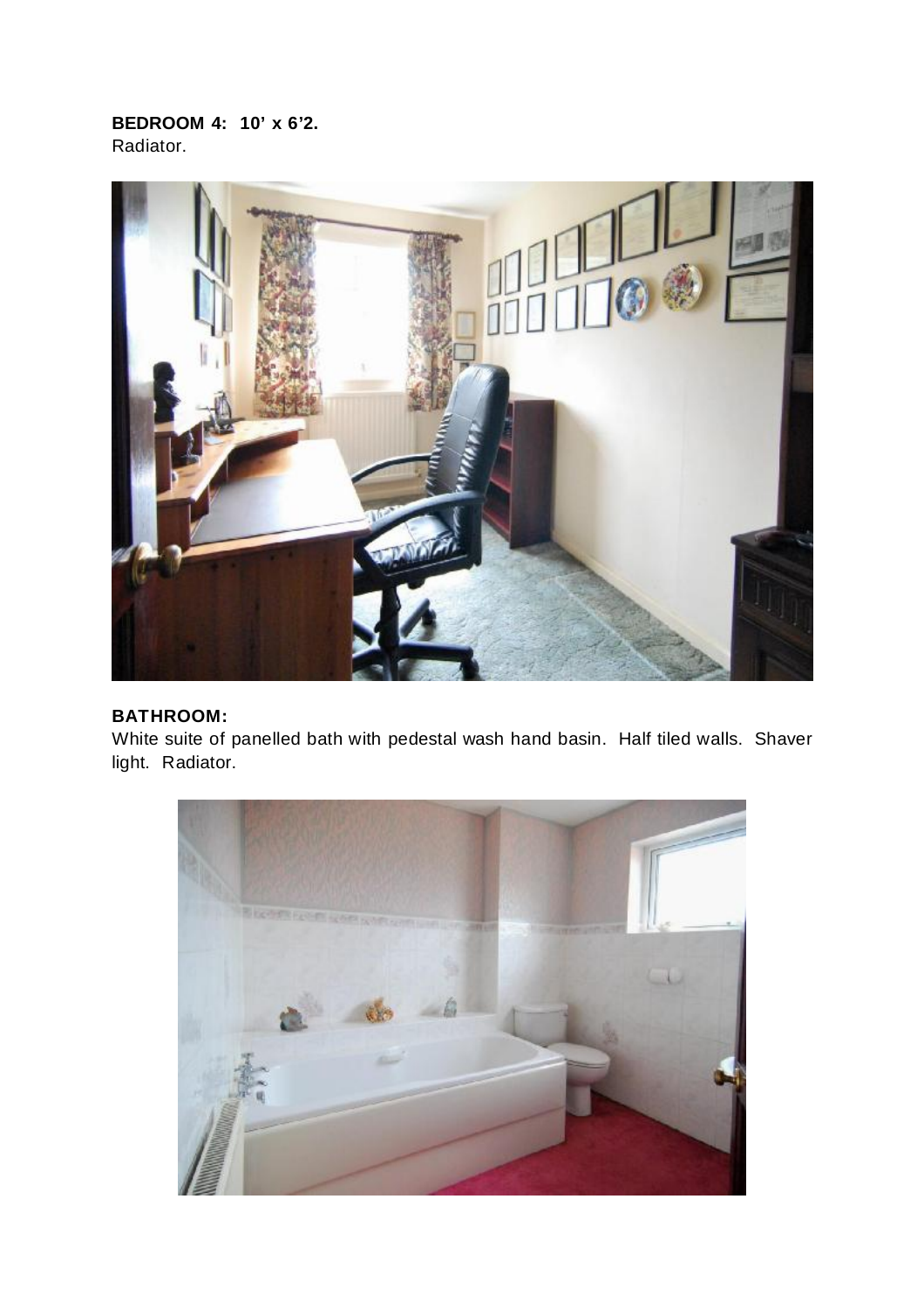#### **EXTERIOR:**

Front gardens with driveway and hard standing for several cars with low wall to the front. Wrought iron gates and fencing to either side. Gated side access. Carriage light.

#### **GARAGE: 18'8 x 7'8.**

Electric up and over door. Utility area with sink units with cupboards below. Plumbing for washing machine. Potterton gas fired central heating boiler with time clocks.

Rear gardens South backing and very private with full width "L" shaped paved terrace with lawns. Path and mature shrub borders. Enclosed by fencing and hedges. Good sized concreate garden store with door and window. Outside light.